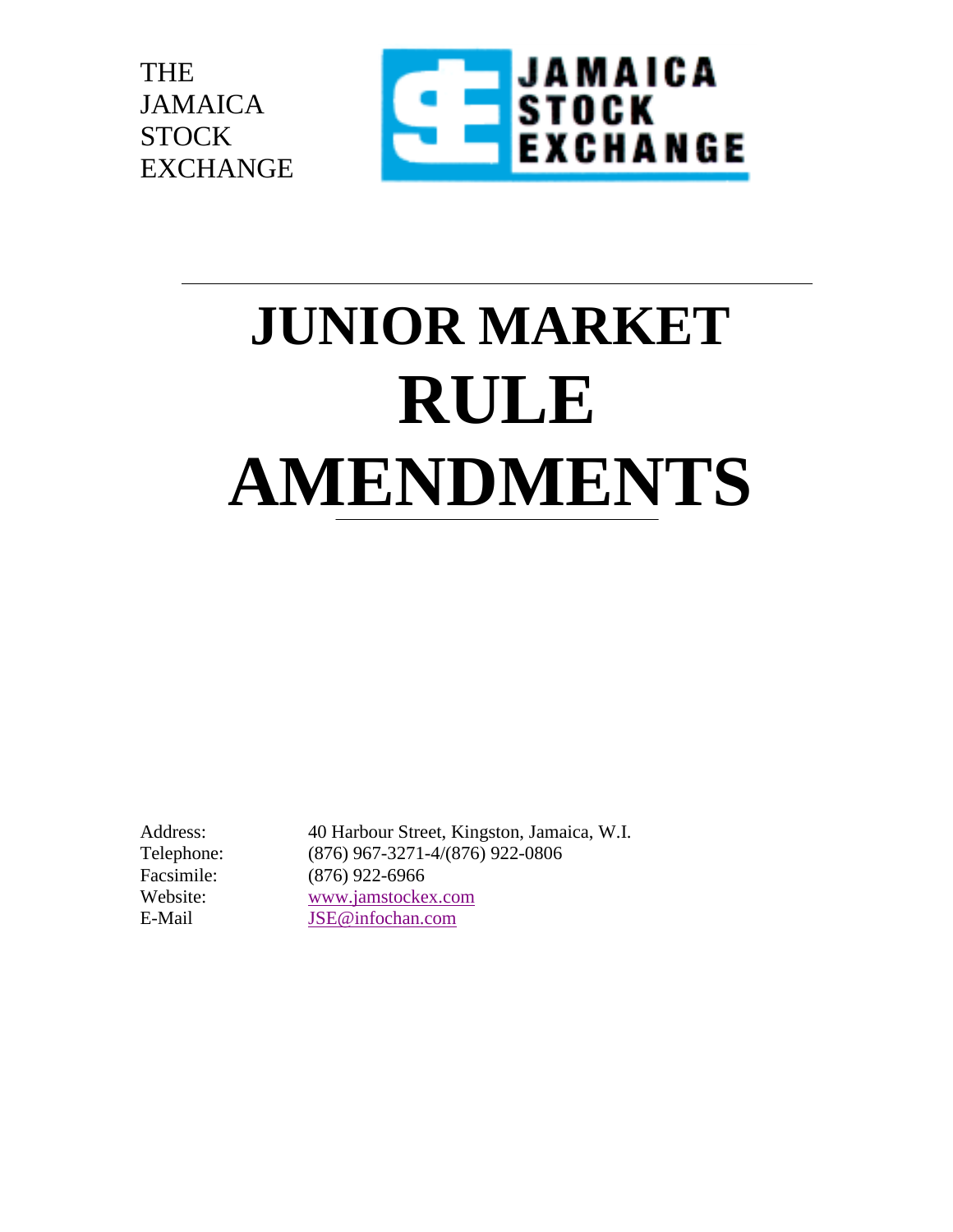# **TABLE OF CONTENTS**

## *Rules Amended For 2009*

| Junior Market Rule Amendment                                                                                                                                                                                           |  | 3         |
|------------------------------------------------------------------------------------------------------------------------------------------------------------------------------------------------------------------------|--|-----------|
| <b>Rules Amended For 2010</b>                                                                                                                                                                                          |  |           |
| Junior Market Rule Amendment Appendix 1 Definitions ______________<br>Junior Market Rule Amendment Appendix 4 (5)<br>Junior Market Rule Amendment Appendix 4 (5)<br>Junior Market Rule Amendment Appendix 2 Pt1 & Pt 4 |  | 5         |
| <b>Rules Amended For 2011</b>                                                                                                                                                                                          |  |           |
| Junior Market Rule Amendment Listing Fees                                                                                                                                                                              |  |           |
| <b>Rules Amended For 2012</b><br>Junior Market Rule Amendment Appendix 2                                                                                                                                               |  | 8         |
| <b>Rules Amended For 2013</b><br>Junior Market Rule Amendment Listing Fees                                                                                                                                             |  | 9         |
| <b>Rules Amended For 2014</b>                                                                                                                                                                                          |  |           |
| Junior Market Rule Amendment Listing Fees                                                                                                                                                                              |  | $10 - 11$ |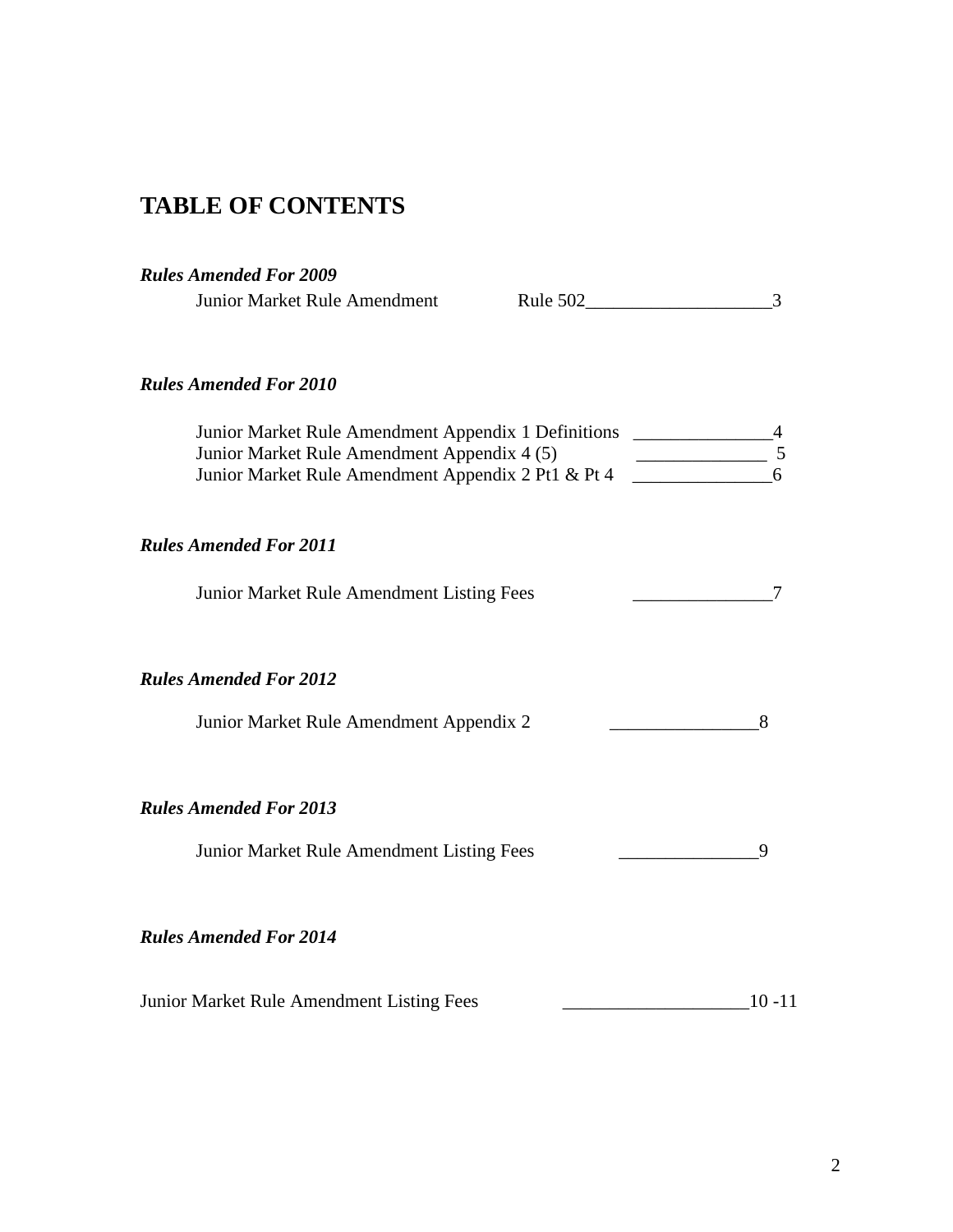## JAMAICA STOCK EXCHANGE - Junior Market

## Amendment

## RULE 502: METHOD OF INITIAL ADMISSION

#### **(2) Publication and Availability of Prospectus**

(a) An eligible company shall, for the purposes of initial admission, publish in Jamaica a copy of its prospectus, at least seven (7) days before the initial public offering is open for subscription. Such publication must be effected by uploading the document to the JSE website and by inserting a notice in a national newspaper in daily circulation in Jamaica indicating that the relevant prospectus is available on the JSE website.

**\_\_\_\_\_\_\_\_\_\_\_\_\_\_\_\_\_\_\_\_\_\_\_\_\_\_\_\_\_\_\_\_\_\_\_\_\_\_\_\_\_\_\_\_\_\_\_\_\_\_\_\_\_\_\_**

**Amended October 15, 2009**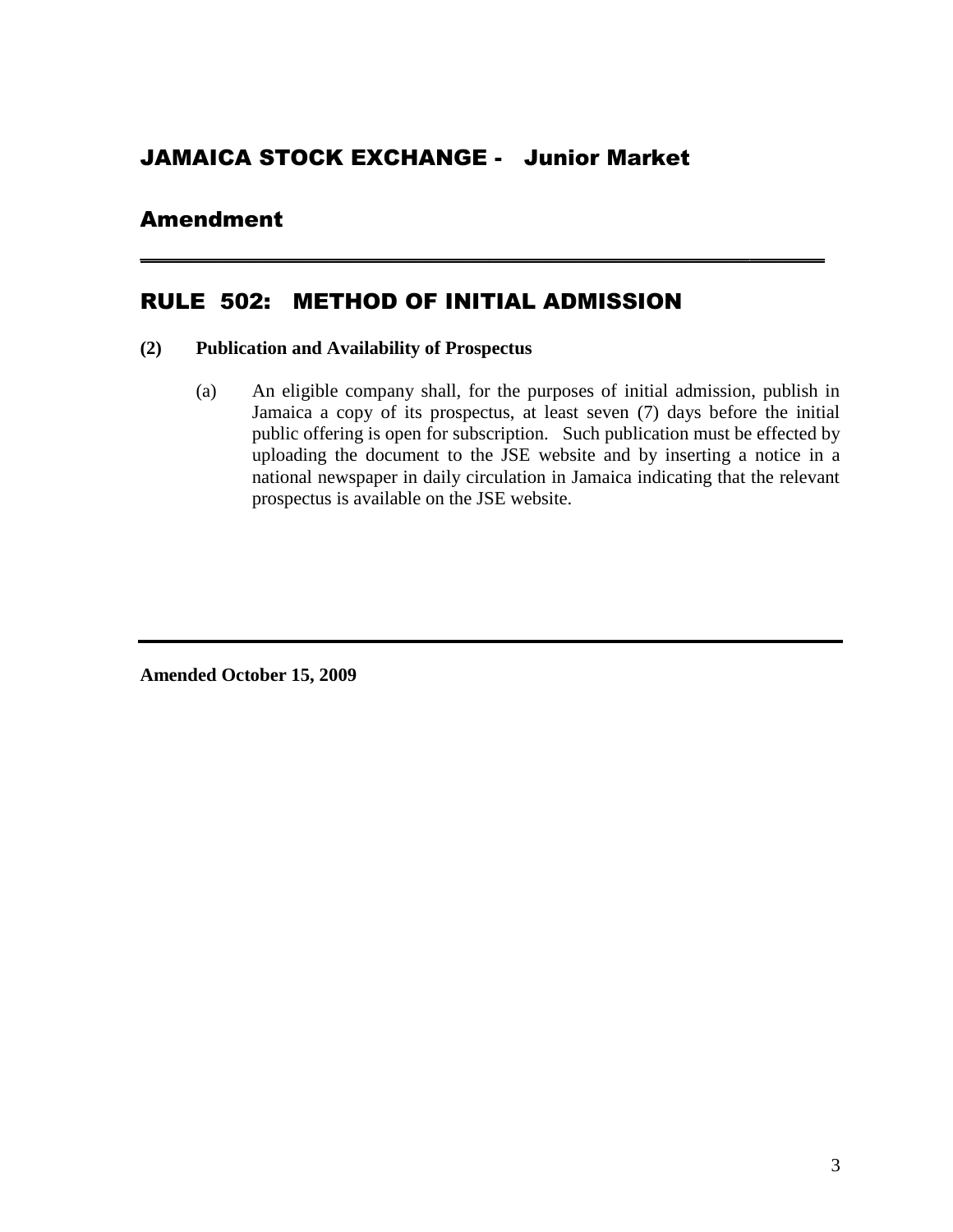## JAMAICA STOCK EXCHANGE - Junior Market

## Amendment

## APPENDIX 1: DEFINITIONS

## **Time Reckoning**

**(i) Day (s)**

All references to 'day (s)' in the Rules are to clear days, being calendar days of 24 hours each.

**\_\_\_\_\_\_\_\_\_\_\_\_\_\_\_\_\_\_\_\_\_\_\_\_\_\_\_\_\_\_\_\_\_\_\_\_\_\_\_\_\_\_\_\_\_\_\_\_\_\_\_\_\_\_\_**

#### **(ii) Month (s)**

All References to 'month(s)' in the Rules are to calendar months.

## **(iii) Year (s)**

All references to 'year(s)' in the Rules are to calendar years of 365 days.

**\_\_\_\_\_\_\_\_\_\_\_\_\_\_\_\_\_\_\_\_\_\_\_\_\_\_\_\_\_\_\_\_\_\_\_\_\_\_\_\_\_\_\_\_\_\_\_\_\_\_\_\_\_\_\_**

**Amended July 2, 2010**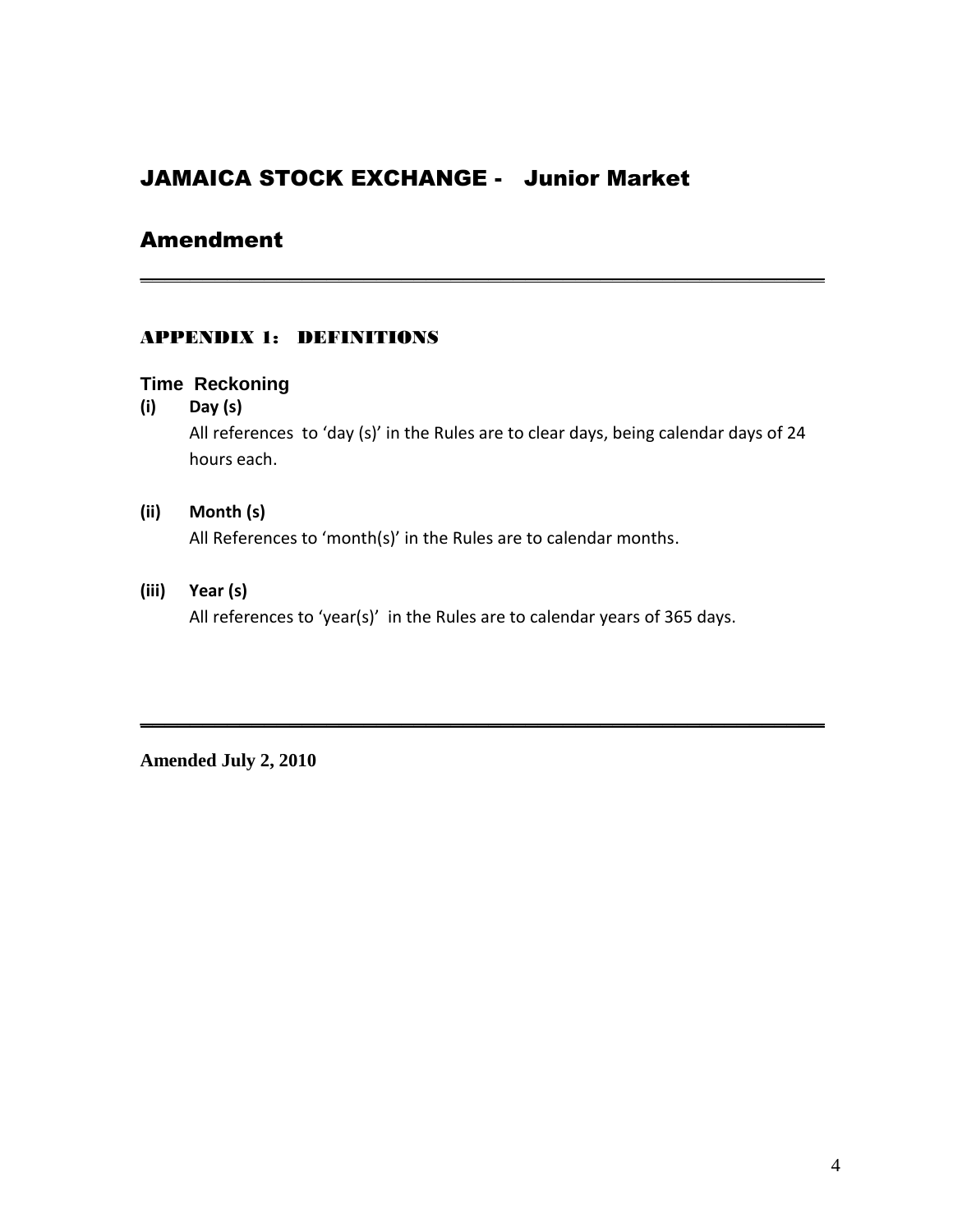# Amendment

## ADMISSION AGREEMENT – APPENDIX 4 (5)

To forward to the Exchange annually, and in any case, no later than January 31 of each year, a list of holders of the company's securities.

**\_\_\_\_\_\_\_\_\_\_\_\_\_\_\_\_\_\_\_\_\_\_\_\_\_\_\_\_\_\_\_\_\_\_\_\_\_\_\_\_\_\_\_\_\_\_\_\_\_\_\_\_\_\_\_**

**\_\_\_\_\_\_\_\_\_\_\_\_\_\_\_\_\_\_\_\_\_\_\_\_\_\_\_\_\_\_\_\_\_\_\_\_\_\_\_\_\_\_\_\_\_\_\_\_\_\_\_\_\_\_\_**

**Amended July 2, 2010**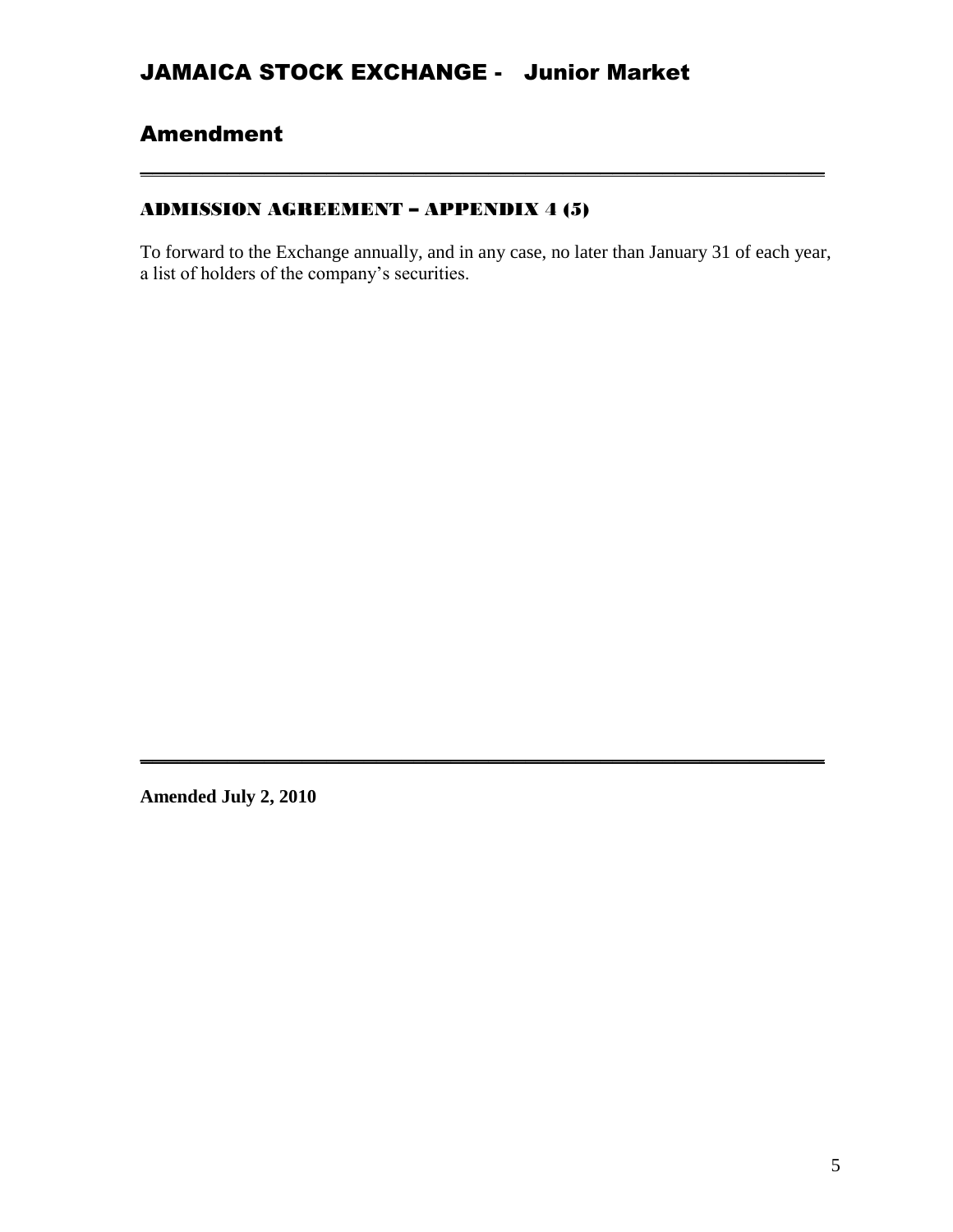## Amendment

#### APPENDIX 2- REQUIREMENT FOR ARTICLES OF INCORPORATION

**\_\_\_\_\_\_\_\_\_\_\_\_\_\_\_\_\_\_\_\_\_\_\_\_\_\_\_\_\_\_\_\_\_\_\_\_\_\_\_\_\_\_\_\_\_\_\_\_\_\_\_\_\_\_\_**

#### Part 1

#### **(5) Financial Statements and Annual Report**

A copy of the financial statements and the annual report of each company shall be sent to the address of every participating voting shareholder and holder of securities provided to the Junior Market Company for that purpose, not less than 21 days in advance of any general meeting called for the purposes of laying or approving such documents<sup>"</sup>

#### Part 4

#### **(3) Published Annual Report and Audited Financial Statements**

A Junior Market Company shall submit to the JSE 6 printed copies and one electronic copy of its published annual report, including the audited financial statements for each reporting year prepared in accordance with Part 4(2) of this Appendix 2, within 120 days of the end of the reporting year to which such documents relate."

**\_\_\_\_\_\_\_\_\_\_\_\_\_\_\_\_\_\_\_\_\_\_\_\_\_\_\_\_\_\_\_\_\_\_\_\_\_\_\_\_\_\_\_\_\_\_\_\_\_\_\_\_\_\_\_**

**\_\_\_\_\_\_\_\_\_\_\_\_\_\_\_\_\_\_\_\_\_\_\_\_\_\_\_\_\_\_\_\_\_\_\_\_\_\_\_\_\_\_\_\_\_\_\_\_\_\_\_\_\_\_\_**

**August 10, 2010**

## JAMAICA STOCK EXCHANGE - Junior Market

## Amendment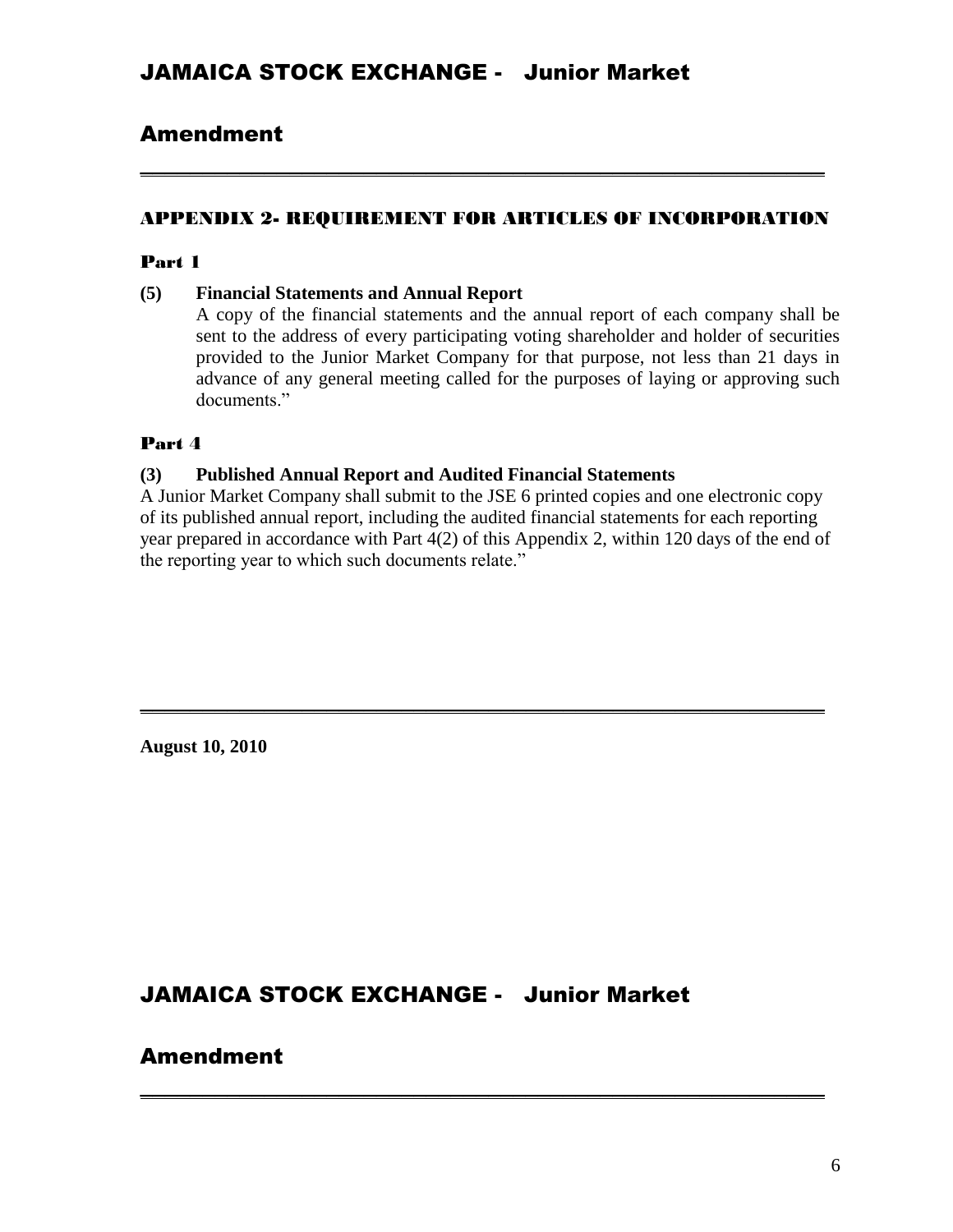#### **LISTING FEES AND TRADING CHARGES**

| <b>STATED</b><br><b>CAPITAL</b> /market<br>capitalization | <b>INITIAL FEE/ANNUAL FEE</b><br>(EFFECTIVE JANUARY<br>2012) | <b>SUPPLEMENTARY FEE</b><br>(Effective January 2012) |
|-----------------------------------------------------------|--------------------------------------------------------------|------------------------------------------------------|
| <b>\$40M</b>                                              | \$39,083                                                     | \$7,817                                              |
| Over \$40m - \$90m                                        | \$78,167                                                     | \$11,725                                             |
| Over \$90m - \$150m                                       | \$97,710                                                     | \$14,655                                             |
| Over \$150m - \$250m                                      | \$117,252                                                    | \$17,587                                             |
| Over 250m - \$500m                                        | \$195,419                                                    | \$29,313                                             |
|                                                           |                                                              |                                                      |

## **Listing Fees - Effective January 1, 2012**

Charges for the listing of a company's securities comprise an initial fee, an annual fee and a supplementary fee. These fees are in accordance with the scales set out by the Exchange from time to time.

#### **(i) Initial Fee**

*The initial fee, which is based on total s***tated capital** *of each new listing of securities not already listed, must accompany each Application for Listing. The minimum charge is \$39,083.*

#### **(ii) Annual Fee**

 *Calculation of annual fees is payable based on the* **average market value (market capitalization) at month-end for the previous twelve-month or shorter period** *(where applicable), of all classes of a company's securities which are the subject of listing. The minimum charge for Annual Fee is \$39,083.*

*The Annual Fee becomes due on January 1 each year, following the calendar year of listing and must be forwarded to reach the Exchange within fourteen (14) days of that date.*

**\_\_\_\_\_\_\_\_\_\_\_\_\_\_\_\_\_\_\_\_\_\_\_\_\_\_\_\_\_\_\_\_\_\_\_\_\_\_\_\_\_\_\_\_\_\_\_\_\_\_\_\_\_\_\_ Revised December 2011**

## JAMAICA STOCK EXCHANGE - Junior Market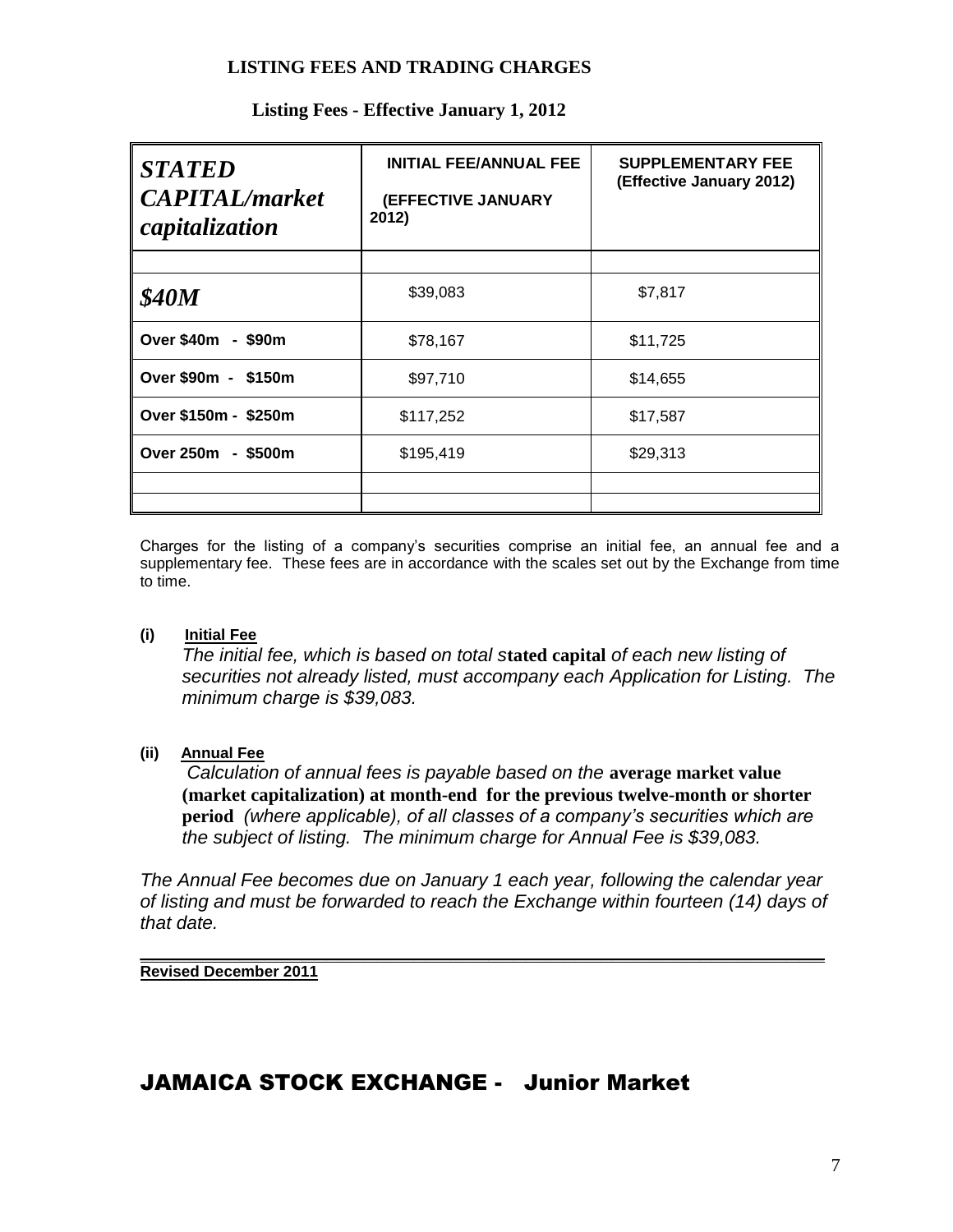## **Part 4 – Requirements for Financial Reporting**

A Junior Market Company shall at all times comply with the following requirements for periodic financial reporting set out in this Part 4 of Appendix 2:

**\_\_\_\_\_\_\_\_\_\_\_\_\_\_\_\_\_\_\_\_\_\_\_\_\_\_\_\_\_\_\_\_\_\_\_\_\_\_\_\_\_\_\_\_\_\_\_\_\_\_\_\_\_\_\_**

## (1) **Quarterly Financial Statements**

- (a) (i) Subject to paragraph (ii), a Junior Market Company shall submit to the JSE two (2) copies of its financial statements for each reporting quarter of the reporting year in unaudited form within 45 days of the end of the reporting quarter to which the financial statements relate.
	- (ii) A Junior Market Company has the option, in the case of its fourth reporting quarter, to submit its financial statements to the JSE either:
		- In unaudited form, within 45 days of the end of such quarter, with annual audited form financial statements to follow within 90 days of the end of such quarter; or
		- In annual audited form financial statements only, within 60 days of the end of such quarter.
	- (iii) For the purposes of any election made as to the submission of unaudited or audited financial statements pursuant to paragraphs (i) or (ii), a Junior Market Company shall advise the JSE of such election at the beginning of the third reporting quarter. However if there is no change in the option previously chosen, then no communication is required.

**\_\_\_\_\_\_\_\_\_\_\_\_\_\_\_\_\_\_\_\_\_\_\_\_\_\_\_\_\_\_\_\_\_\_\_\_\_\_\_\_\_\_\_\_\_\_\_\_\_\_\_\_\_\_\_**

**\_\_\_\_\_\_\_\_\_\_\_\_\_\_\_\_\_\_\_\_\_\_\_\_\_\_\_\_\_\_\_\_\_\_\_\_\_\_\_\_\_\_\_\_\_\_\_\_\_\_\_\_\_\_\_**

**Effective Date: August 31, 2012**

# JAMAICA STOCK EXCHANGE - Junior Market Amendment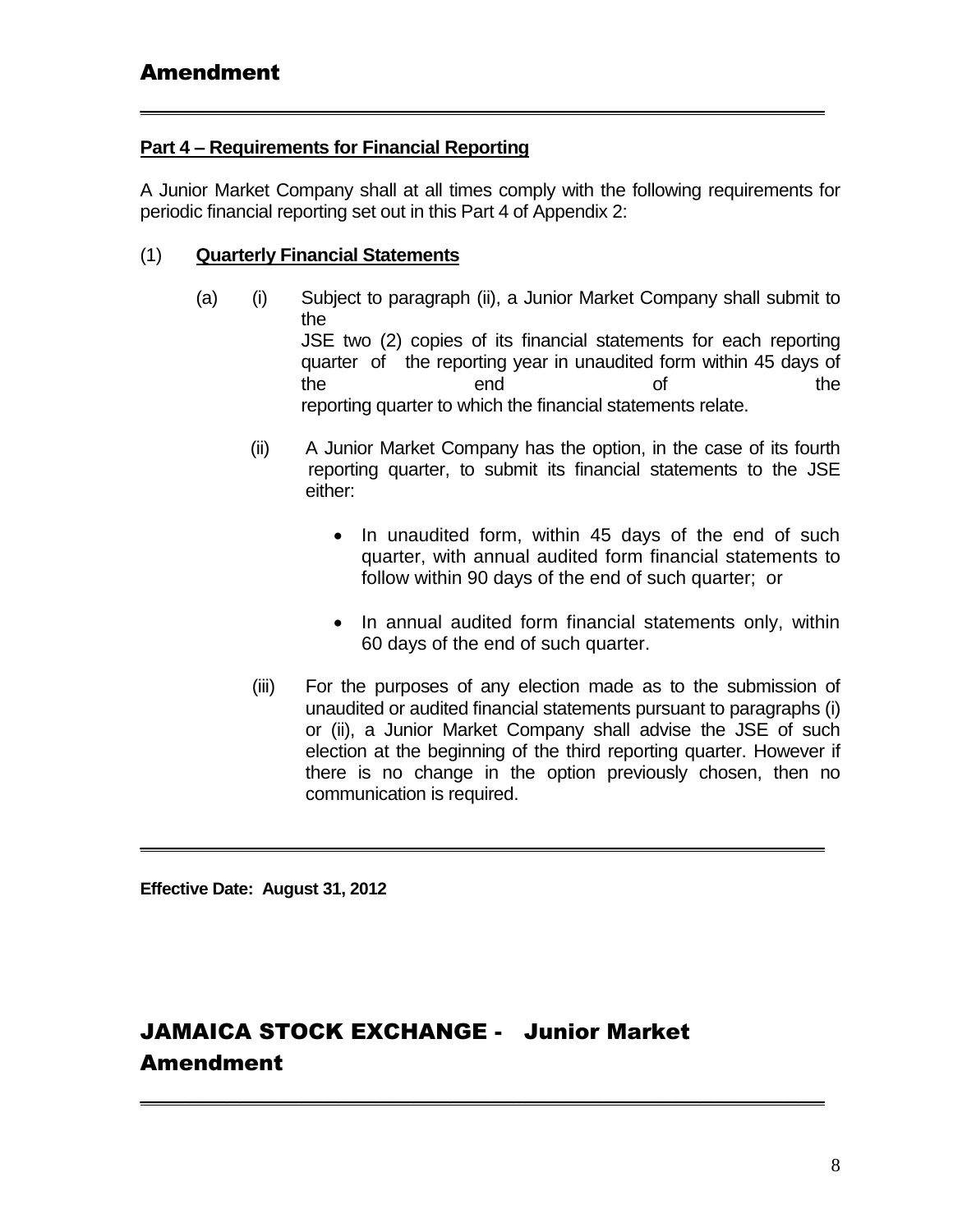#### **LISTING FEES AND TRADING CHARGES**

| <b>STATED</b><br><b>CAPITAL</b> /market<br>capitalization | <b>INITIAL FEE/ANNUAL FEE</b><br>(EFFECTIVE JANUARY<br>2013) | <b>SUPPLEMENTARY FEE</b><br>(Effective January 2013) |
|-----------------------------------------------------------|--------------------------------------------------------------|------------------------------------------------------|
|                                                           |                                                              |                                                      |
| <b>\$40M</b>                                              | \$39,083                                                     | \$7,817                                              |
| Over \$40m - \$90m                                        | \$78,167                                                     | \$11,725                                             |
| Over \$90m - \$150m                                       | \$97,710                                                     | \$14,655                                             |
| Over \$150m - \$250m                                      | \$117,252                                                    | \$17,587                                             |
| Over 250m<br>- \$500m                                     | \$195,419                                                    | \$29,313                                             |
|                                                           |                                                              |                                                      |
|                                                           |                                                              |                                                      |

## **Listing Fees - Effective January 1, 2013**

Charges for the listing of a company's securities comprise an initial fee, an annual fee and a supplementary fee. These fees are in accordance with the scales set out by the Exchange from time to time.

#### **(i) Initial Fee**

*The initial fee, which is based on total s***tated capital** *of each new listing of securities not already listed, must accompany each Application for Listing. The minimum charge is \$39,083.*

## **(ii) Annual Fee**

 *Calculation of annual fees is payable based on the* **average market value (market capitalization) at month-end for the previous twelve-month or shorter period** *(where applicable), of all classes of a company's securities which are the subject of listing. The minimum charge for Annual Fee is \$39,083.*

*The Annual Fee becomes due on January 1 each year, following the calendar year of listing and must be forwarded to reach the Exchange within fourteen (14) days of that date.*

**\_\_\_\_\_\_\_\_\_\_\_\_\_\_\_\_\_\_\_\_\_\_\_\_\_\_\_\_\_\_\_\_\_\_\_\_\_\_\_\_\_\_\_\_\_\_\_\_\_\_\_\_\_\_\_ Revised December 2012**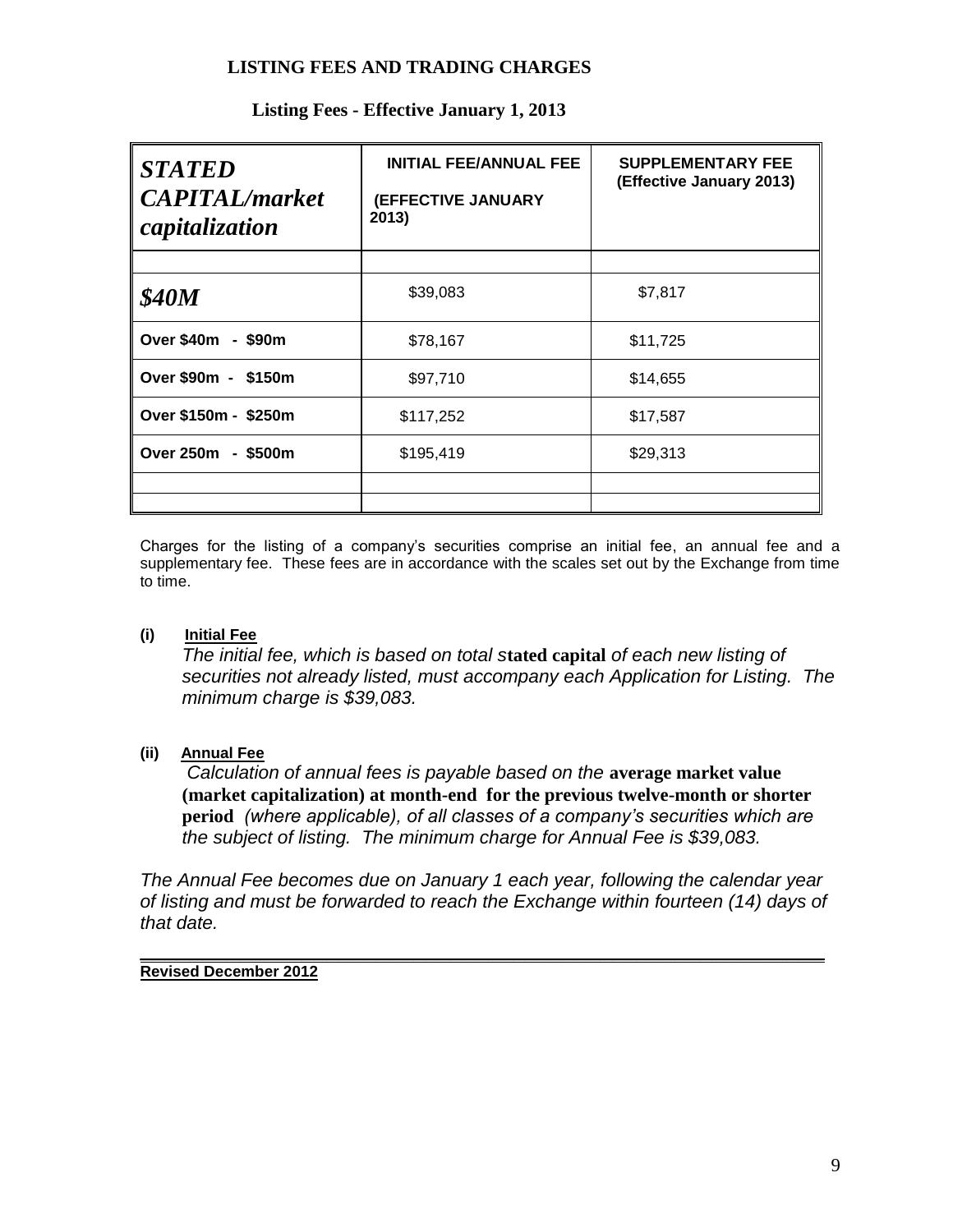# JAMAICA STOCK EXCHANGE – Junior Market Amendment

**\_\_\_\_\_\_\_\_\_\_\_\_\_\_\_\_\_\_\_\_\_\_\_\_\_\_\_\_\_\_\_\_\_\_\_\_\_\_\_\_\_\_\_\_\_\_\_\_\_\_\_\_\_\_\_**

## LISTING FEES AND TRADING CHARGES Listing Fees - Effective January 1, 2014

| <b>STATED CAPITAL/MARKET</b><br><b>CAPITALIZATION (INITIAL</b><br>FEES) | <b>INITIAL FEE/ANNUAL FEE</b><br>(Effective January 2014) |
|-------------------------------------------------------------------------|-----------------------------------------------------------|
|                                                                         |                                                           |
|                                                                         |                                                           |
| \$50m - \$90m                                                           | \$93,800                                                  |
| Over \$90m - \$150m                                                     | \$117,251                                                 |
| Over \$150m - \$250m                                                    | \$140.702                                                 |
| Over 250m - \$500m                                                      | \$234,500                                                 |
|                                                                         |                                                           |
|                                                                         |                                                           |

Charges for the listing of a company's securities comprise an initial fee, an annual fee and a supplementary fee. These fees are in accordance with the scales set out by the Exchange from time to time.

#### **(1) Initial Fee**

- a. The initial fee, which is based on total s*tated capital* of each new listing of securities not already listed, must accompany each Application for Listing. The minimum charge is \$93,800.
- b. Prospectus upload \$25,000
- c. Review of Prospectus \$30,000
- d. ISIN Number US\$150
- e. Strip \$3,378.5 inclusive of GCT